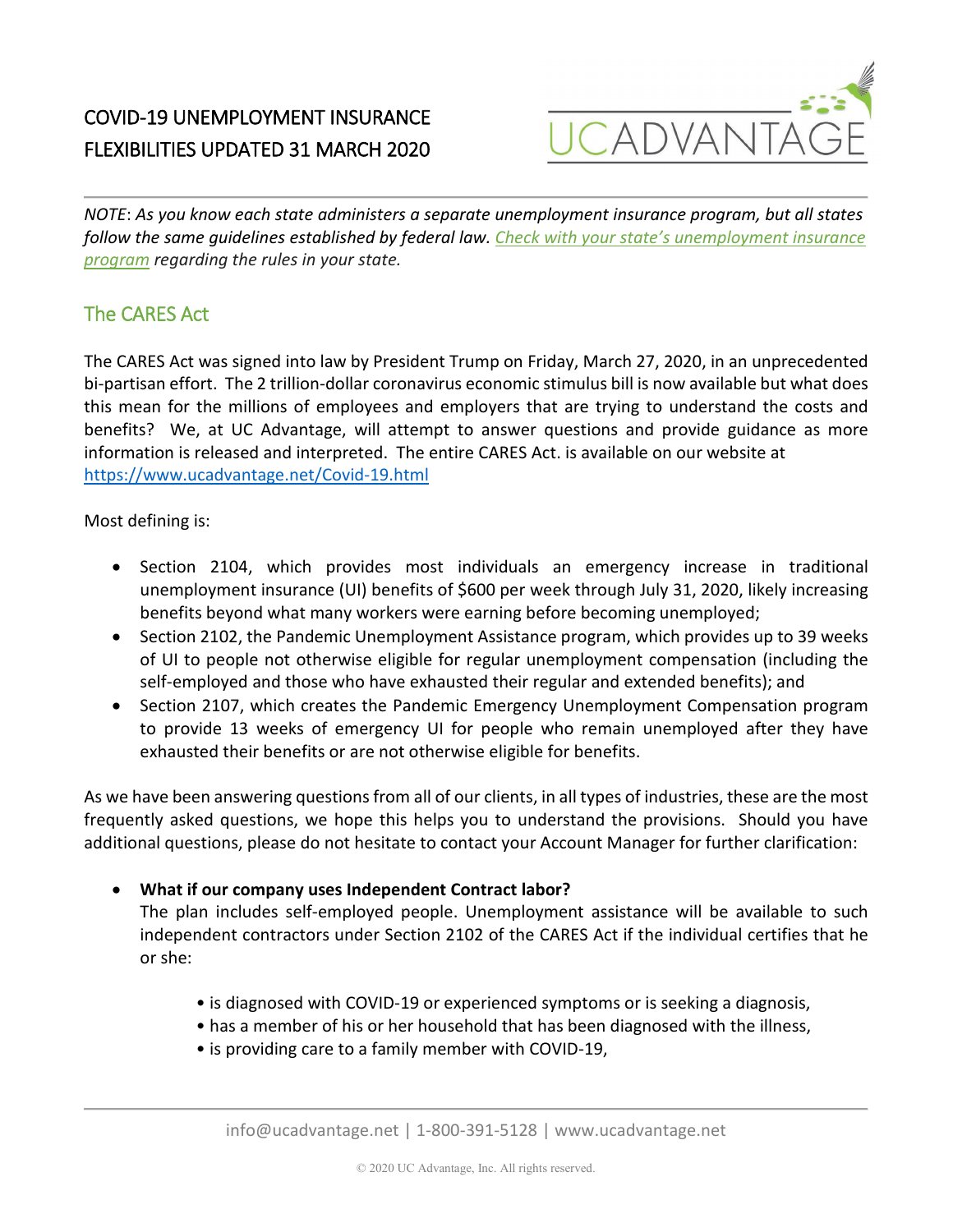

• has primary caregiving responsibility to a child that is unable to attend school due to COVID-19,

- cannot reach his or her place of work because of a quarantine or advice of a health care provider to self-quarantine,
- has become a breadwinner after the head of household has died from COVID-19,
- has had to quit his or her work as a result of Coronavirus, or
- has a work location that is closed as a direct result of a COVID-19 public health emergency.

Pandemic unemployment assistance is available not only if such independent contractors are "unemployed" but also if "partially unemployed." This benefit is not available, though, if and when such self-employed individuals are receiving paid sick leave or other paid leave benefits, including such benefits available to independent contractors under the federal Families First Coronavirus Response Act or a state law providing such paid benefits to self-employed workers.

### • **How much will my employees receive in unemployment assistance?**

Typically, when employees do not receive wages in any given week, or receive wages that are less than the WBA (weekly benefit amount) as determined by individual state unemployment statutes, they are eligible for unemployment benefits. This situation does not change for COVID claims. If individuals are out of work, or are not receiving wages in any given week due to the COVID crisis, they will be eligible for unemployment benefits. The amount of the award will depend on the wages they have received historically over the past 18 months. Those amounts differ by state and range from \$10.00 to as high as \$823.00. Please see the specific amounts by state listed on our website a[t www.ucadvantage.net/resources.](http://www.ucadvantage.net/resources)

The CARES Act further allows for an expansion of up to an additional \$600.00 over and above weekly benefits to be paid to eligible COVID impacted employees. As an example, if an employee is given a typical unemployment claim award of \$300.00 per week for reduced hours or no hours in a given week, that employee will receive the \$300.00 and an additional \$600.00 for a total weekly benefit amount of \$900.00 – if they are deemed eligible.

### • **Who is paying for the unemployment benefits?**

The only thing that is clear at this point is that the Fed. is going to reimburse states 100% of the additional \$600.00 that will be paid over and beyond the typical weekly benefit amount awarded. The baseline unemployment award becomes the question at this point. Most states have provisions to be able to non-charge employers for unemployment claims under extreme circumstances, which the COVID issue would certainly qualify. In a recent memo from John Pallasch, Assistant Secretary, Employment and Training Administration Advisory System with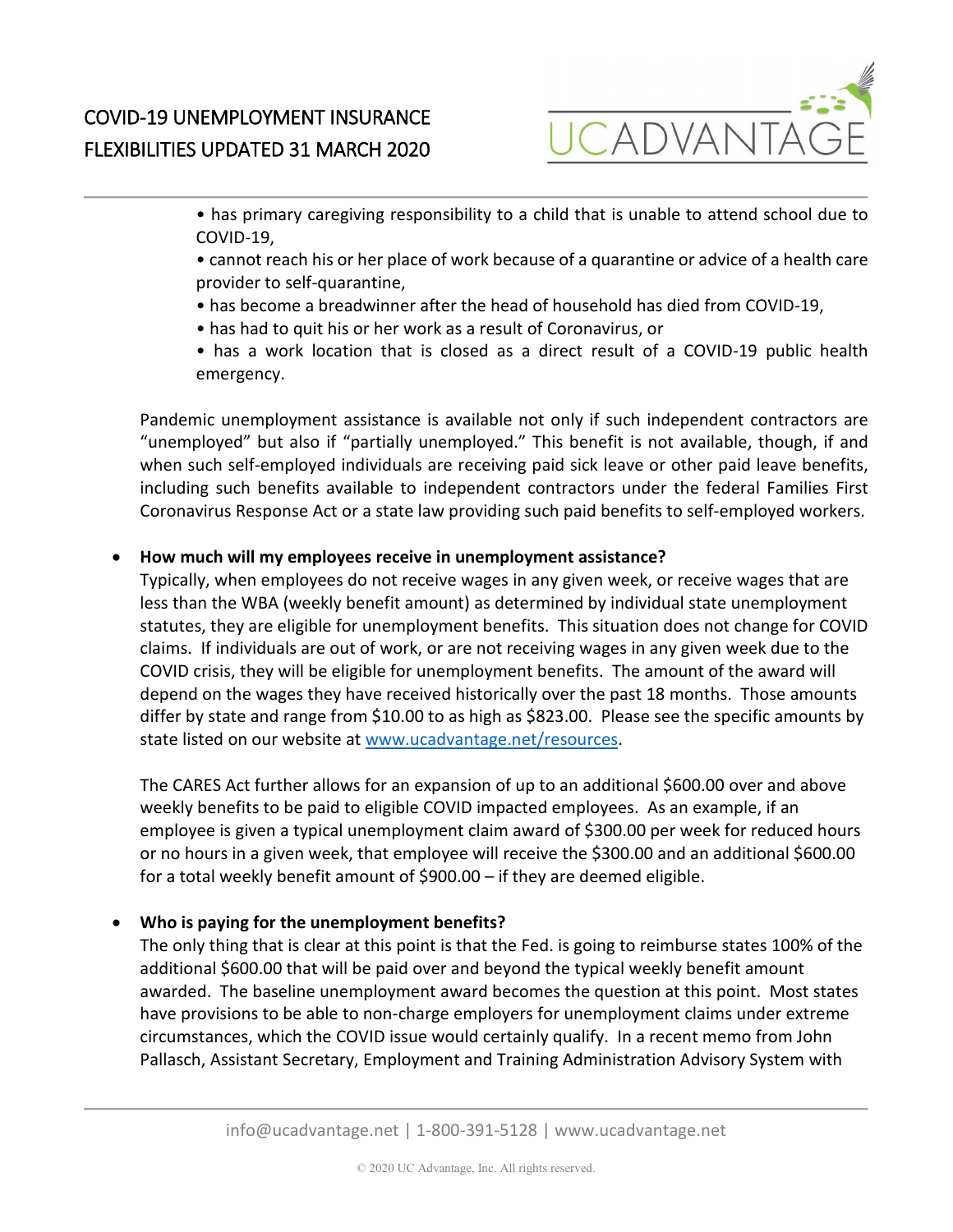

# COVID-19 UNEMPLOYMENT INSURANCE FLEXIBILITIES UPDATED 31 MARCH 2020

the U. S. Department of Labor, he addresses the non-charging of benefits paid for the COVID related claims: d. Employer charging and trust fund impacts, p. 5, Many states do not charge individual employers for benefit costs under certain circumstances. These "noncharging" provisions are found in practically all state experience-rating laws. When determining in the context of COVID-19, whether certain unemployment benefits should be charged to employers, states should consider how to fairly distribute the costs to employers. If states consider changing their laws to increase availability of UI benefits in the context of the COVID-19 virus, they should also consider the impact on trust-fund solvency. There are currently 21 states and jurisdictions below the recommended solvency standard and only 31 states that meet the eligibility criteria for interest free borrowing. (State Unemployment Insurance Trust Fund Solvency Report, Feb 2020)



#### **Unemployment Trust Fund Solvency Map**

Source: US Department of Labor charts in most recent UI data quarterly summary and SUCAP Reports

The U.S. Map above depicts the status of state trust fund solvency as of March 11, 2020 (and 3rd Quarter 2019 US DOL Reports).

- RED states are those with an AHCM of 0.5 or less (including the Virgin Islands) that are at risk if the President's budget proposal for solvency is enacted.
- YELLOW states are those with an AHCM of between 0.5 and under 1.0.
- **GREEN** states are those with an AHCM of 1.0 or more (including Puerto Rico).

#### • **When will the state process the unemployment insurance claim?**

States have eliminated the waiting week for unemployment benefits to ensure that unemployment benefit payments will be received by the worker as soon as possible. Under this bill, the federal government would also fully finance the first week of benefits through December 31, 2020, for states that lift the one-week waiting period. Many states currently impose a one-week waiting period because federal funds are not available for the first week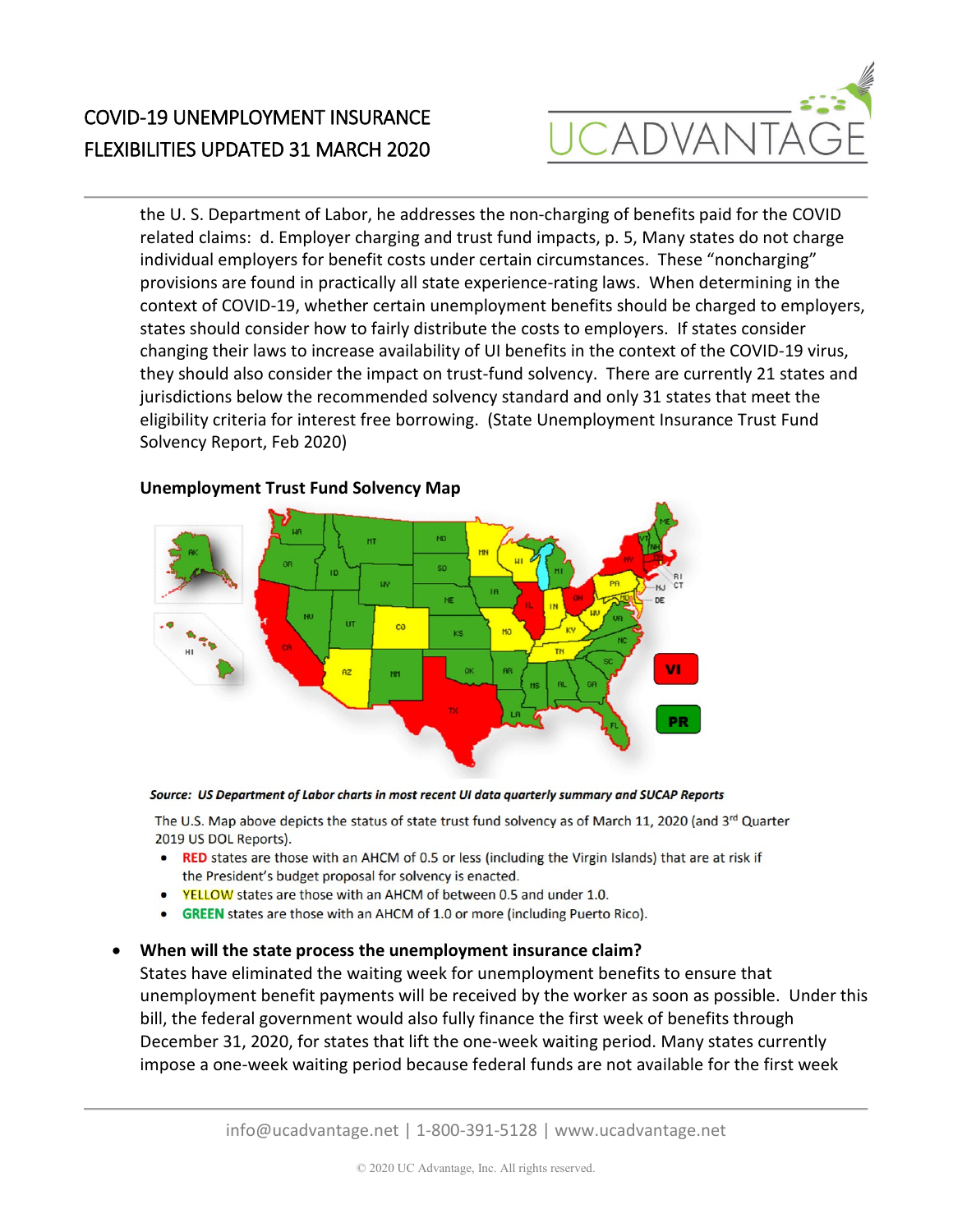

after a claim is filed, although the Families First Act, enacted on March 18, 2020, now allows states to receive federal matching for the first week.

• **What about Extended Benefits and how do they affect Employers?**

If unemployment reaches a high enough level in a given state, UC benefits may be extended under the permanent Extended Benefit program by up to 13 to 20 additional weeks, depending on the circumstances. Benefits under the Extended Benefit program are also jointly funded by the federal and state governments.

• **What if I am a reimbursing employer, how will the payment of benefits be charged?** The CARES Act. will reimburse the states 100% for the additional \$600.00 in benefits paid above the typical award for unemployment. At this point, federal funding will be provided to governmental entities and non-profit organizations for an amount equal to half of the benefits (50% relief) paid to workers of these organizations from March 13 to December 31, 2020.

UC Advantage, Inc. along with other stakeholders, are working specifically with California on this issue in order to provide additional assistance to reimbursing status employers. If efforts are successful in California, additional states will be included. We will provide information as this effort moves forward.

We understand that you may have additional specific questions as it relates to your business and your employees. We have prepared a special e-mail address to field and answer these questions. Please contact us at [COVID19@ucadvanage.net](mailto:COVID19@ucadvanage.net) with your questions, or reach out directly to your Account Manager. Please include your company name in the subject line of your email.

We value our relationship with all of our clients and business partners throughout the U.S. and the world, we hope you and your loved ones are safe and protected during this crisis. May we emerge from this crisis better prepared for the future and with a new concern for each other and our global community.

Stay safe, and stay home.

Jason E. Hynek CEO, UC Advantage, Inc.

*Previous notices to clients can be found at[: https://ucadvantage.net/covid-19.html](https://ucadvantage.net/covid-19.html) Additional resources can be found a[t https://ucadvantage.net/resources.html](https://ucadvantage.net/resources.html) Legal Disclaimer The recommendations made by UC Advantage, Inc. and your account manager are for unemployment insurance purposes only and may not apply to every employer in every state. There may be occasions that arise where the recommendations may not meet the best course of action required when dealing with other types of issues and/or legal*